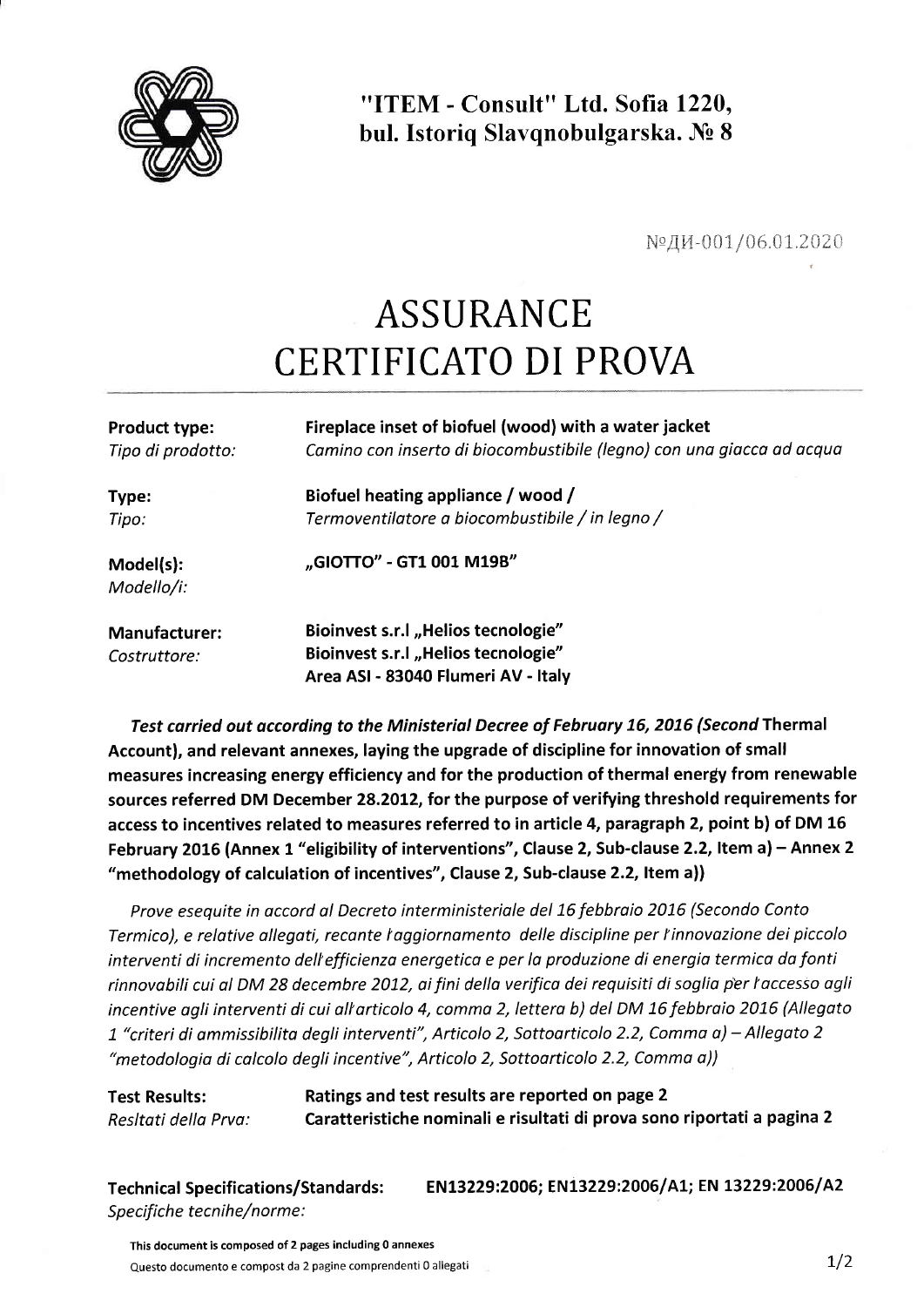This Assurance is based on a Test Report issued by Il presente Assurance e basato su un rapport di prova emmeso da

"ITEM Consult" Ltd. Sofia 1220, bul. Istoriq Slavqnobulgarska. Nº 8

### Test Report Reference Nº:

CPR 193/05.12.2019; 193 NA/05.12.2019

Riferimento Rapporto di Prova:

**Nominal heat output:** 

26.99 kW

Potenza termica nominale:

|                                                                   |               | <b>Nominal Heat output</b><br>Measured value at<br>$13\% O_{2}$ | D.M. 16 Febbraio 16<br>Measured value at<br>$13\% O_2$ | Comply     |
|-------------------------------------------------------------------|---------------|-----------------------------------------------------------------|--------------------------------------------------------|------------|
| <b>Efficiency</b><br>Rendimento                                   | n             | 90.49 %                                                         | 277.00%                                                | <b>Yes</b> |
| <b>CO</b> emission<br>Emissioni di CO                             | $\mathsf{CO}$ | 435.5 mg/Nm <sup>3</sup>                                        | $\leq$ 1250 mg/Nm <sup>3</sup>                         | <b>Yes</b> |
| <b>Primary dust emission</b><br>Emissioni di particolato primaria | <b>PP</b>     | 17.18 mg/Nm <sup>3</sup>                                        | mg/Nm <sup>3</sup><br>$\leq 30$                        | <b>Yes</b> |
| <b>Rewarding factor</b><br>Coefficiente premiante                 | <b>Ce</b>     | 1.5                                                             |                                                        |            |

### A sample of above product was found to be in compliance with the Standard and Technical **Specification:**

Un campione del prodatto sopra specificato e stato provato ed e risultato conforme alla Norma ed alla Specifica Tecnica:

EN13229:2006; EN13229:2006/A1; EN 13229:2006/A2

### For additional informations and test results, see test repot(s) CPR 193/05.12.2019; 193 NA/05.12.2019 issued by "ITEM Consult"

Ulteriori informazioni risultati di prova sono riportati nel /I rapport/ I di prova CPR 193/05.12.2019; 193NA/05.12.2019 emesso da "ITEM Consult"

2020-01-06

Mana

| ger: <mark>.</mark> | $\prime\prime$       |
|---------------------|----------------------|
|                     | /M. Sc. L. Vasilev / |

This Test Certificate is the result of testing a sample of the product submitted, in accordance with the provisions of the specified Technical Specifications/Standards. It does not imply judgment on the production and it does not permit the use of mark of conformity. Only full reproductions of this Certificate are allowed without written permission of "ITEM Consult" The authenticity of this Certificate and its verified by contacting "ITEM Consult", responsible for this Statement of conformity.

Questo Certificato di Prova e il risultato delle prove effettuate sul campione di prodotto presentato, sequendo le prescrizioni delle corrspondenti normel/specifiche tecniche citate. Esso non implica un qiudizio sulla produzione e non permette l,usso di un marchio di conformita. Solo la complete riproduzione di questo Certificato e permessa senza l,autorizzazione acritta dell, "ITEM Consult" L,autenticita di questo sertificato e del suo contenuto puo essere verificata contattondo "ITEM Consult" responsabile della presente confotmita.

This document is composed of 2 pages including 0 annexes

Questo documento e compost da 2 pagine comprendenti 0 allegati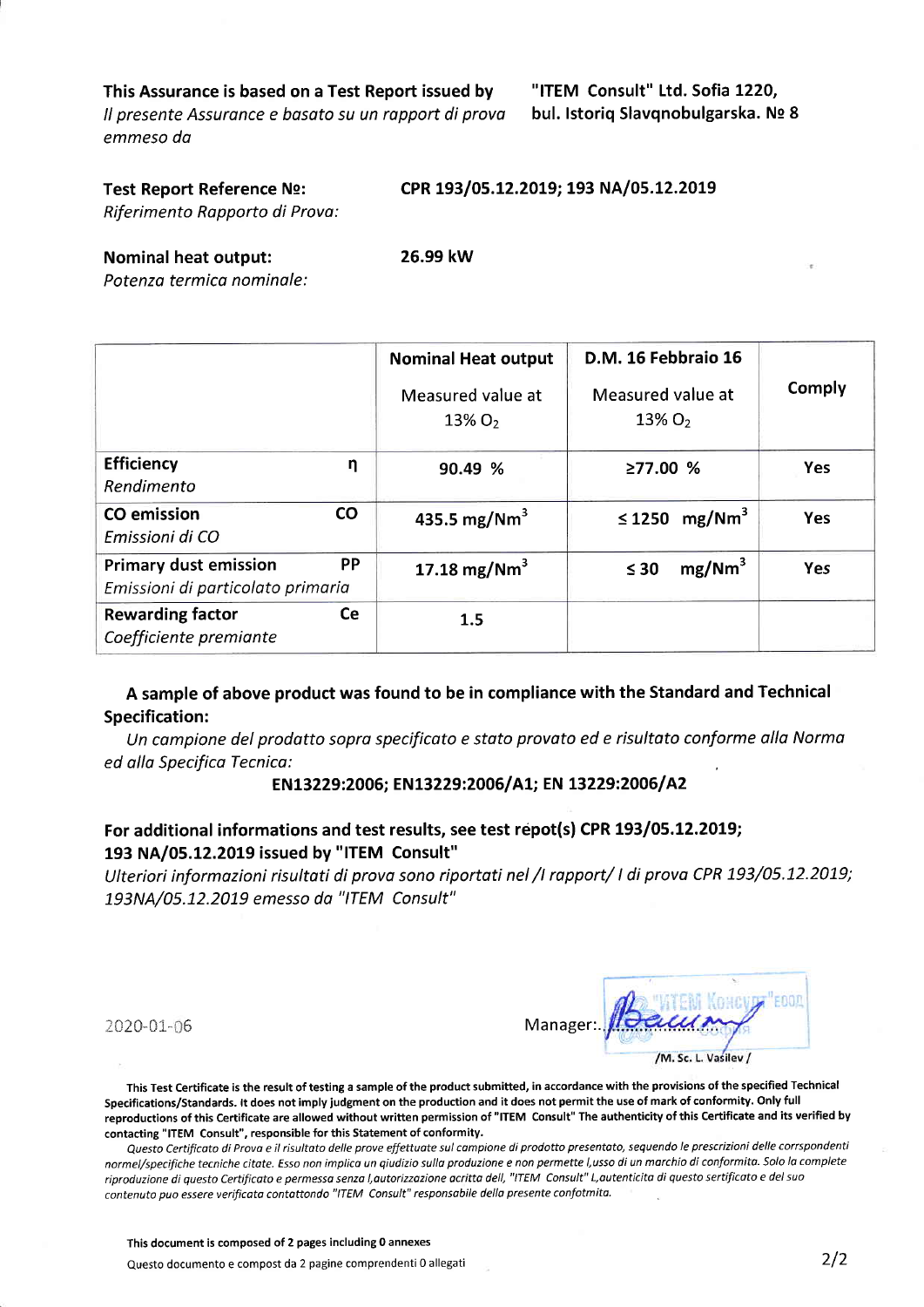

"ITEM - Consult" Ltd. Sofia 1220. bul. Istoriq Slavqnobulgarska. No 8

№ДИ-002/06.01.2020

## **ASSURANCE** CERTIFICATO AMBIENTALE DM 186

**Product type:** Fireplace inset of biofuel (wood) with a water jacket Tipo di prodotto: Camino con inserto di biocombustibile (leano) con una aiacca ad acaua

Type: Biofuel heating appliance / wood / Tipo: Termoventilatore a biocombustibile / in legno /

Model(s): Modello/i: "GIOTTO" - GT1 001 M19B"

**Manufacturer:** Bioinvest s.r.l "Helios tecnologie" Bioinvest s.r.l "Helios tecnologie" Costruttore: Area ASI - 83040 Flumeri AV - Italy

Test carried out according to the Ministerial Decree Nº186 of November 7.2017, and relevant annexes, laying the requirements, procedures and competences for the issue a certification of heat generators fueled by solid combustible biomass.

Prove esequite in accord al Decreto interministeriale Nº186 del 7 novembre 2017, e relative allegati, recante la disciplina dei requisiti, delle procedure e delle competenze per il rilascio di una certificazione dei generatori di calore alimentati a biomasse combustibili solide.

This document is composed of 3 pages including 0 annexes

Questo documento e compost da 3 pagine comprendenti 0 allegati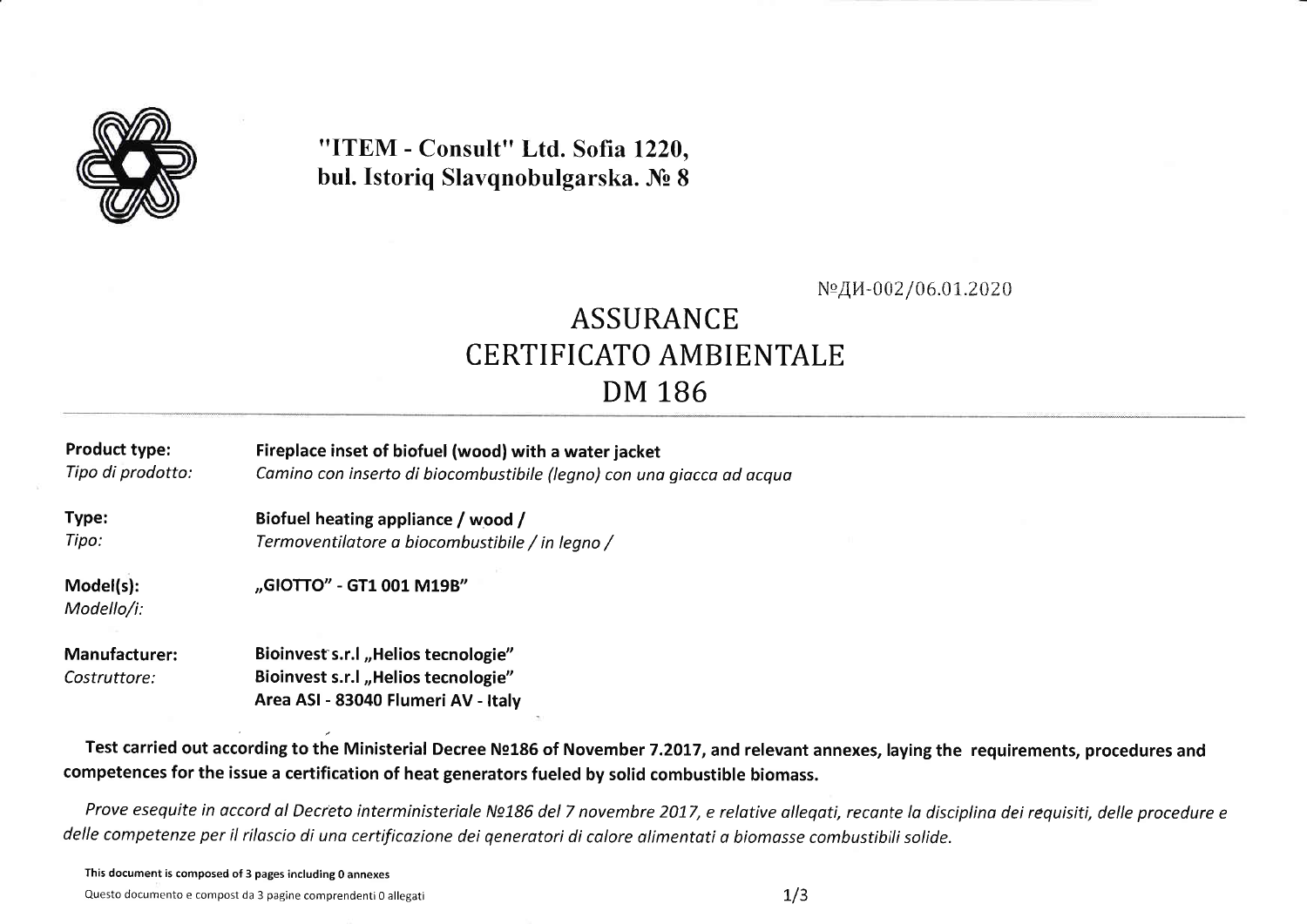#### **Test Results:** Ratings and test results are reported on page 2 Resltati della prova: Caratteristiche nominali e risultati di prova sono riportati a pagina 2

**Technical Specifications/Standards:** EN13229:2006; EN13229:2006/A1; EN 13229:2006/A2 Specifiche tecnihe/norme:

### This Assurance is based on a Test Report issued by

Il presente Assurance e basato su un rapport di prova emmeso da

### Test Report Reference Nº:

CPR 193/05.12.2019; 193 NA/05.12.2019

"ITEM Consult" Ltd. Sofia 1220,

bul. Istoriq Slavqnobulgarska. Nº 8

Riferimento Rapporto di Prova:

### **Nominal heat output:** Potenza termica nominale:

26.99 kW

| <b>Nominal Heat output</b><br>Measured value at $13\%$ O <sub>2</sub>             |                          | Limits according to D.M. 186/7.11.2017/LIMITI all.1 D.M.<br>7/11/2017, n. 186 |                 |                 |                 |
|-----------------------------------------------------------------------------------|--------------------------|-------------------------------------------------------------------------------|-----------------|-----------------|-----------------|
|                                                                                   |                          | 5 class/ stelle                                                               | 4 class/ stelle | 3 class/ stelle | 2 class/ stelle |
| <b>Primary dust emission</b><br><b>PP</b><br>Emissioni di particolato<br>primaria | 17.18 mg/Nm <sup>3</sup> | 25                                                                            | 30              | 40              | 75              |
| <b>COT</b><br><b>OGC</b> emission<br>Emission di OGC                              | 22.59 mg/Nm <sup>3</sup> | 35                                                                            | 70              | 100             | 150             |
| <b>NO<sub>x</sub></b> emission<br><b>NOx</b><br>Emission di NOx                   | 92.26 mg/Nm <sup>3</sup> | 100                                                                           | 160             | 200             | 200             |
| <b>CO</b> emission<br><b>CO</b><br>Emissioni di CO                                | 435.5 mg/Nm <sup>3</sup> | 650                                                                           | 1250            | 1500            | 2000            |
| <b>Efficiency</b><br>η<br>Rendimento                                              | 90.49 %                  | 85                                                                            | 77              | 75              | 75              |

This document is composed of 3 pages including 0 annexes

Questo documento e compost da 3 pagine comprendenti 0 allegati